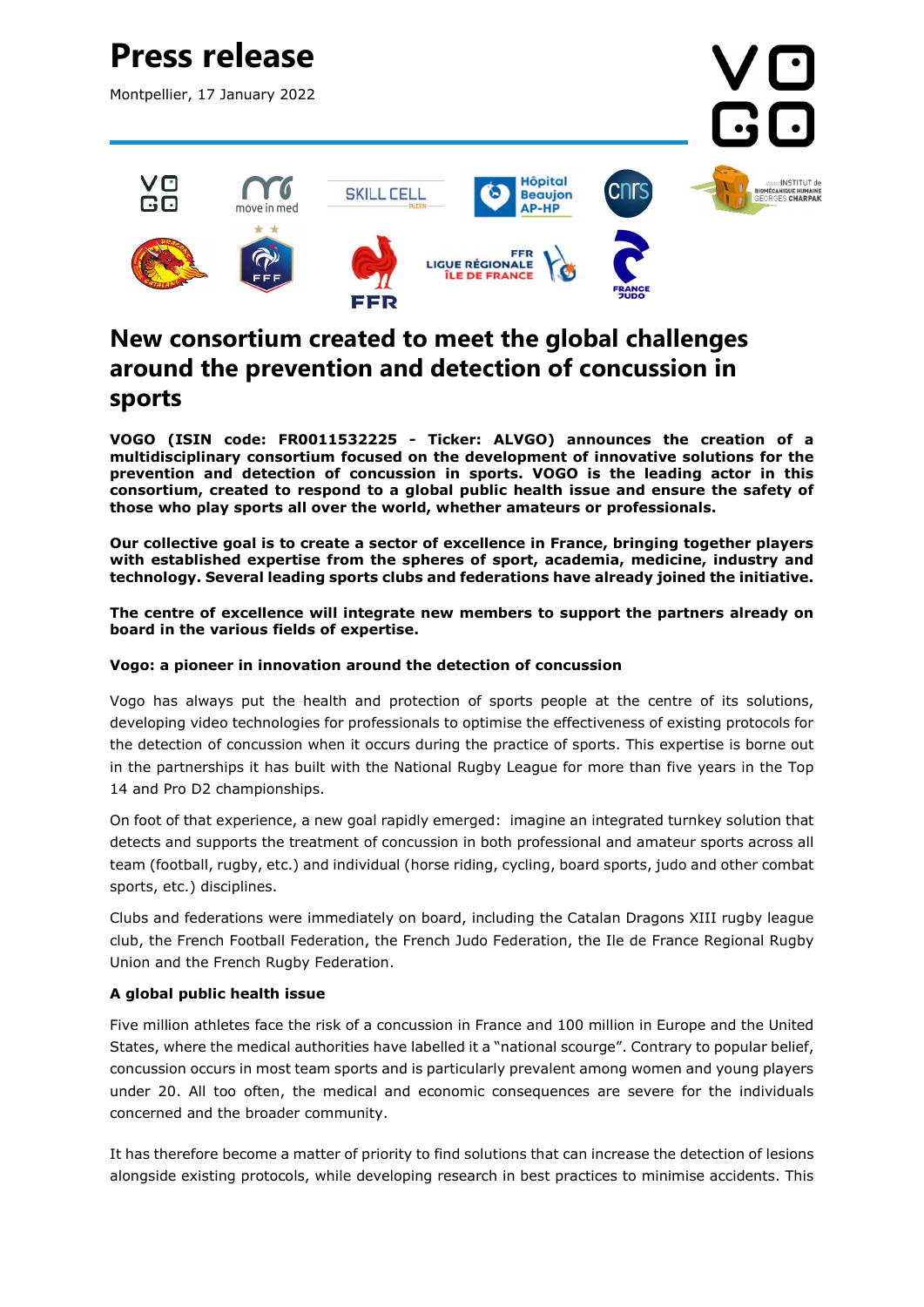## Press release

Montpellier, 17 January 2022



sense of urgency is widely shared by medical officials, federal organisations and sports people in a context of growing media coverage and an increase in scientific data around the subject.

### A consortium mobilised to develop a sector of excellence in France

The aim of the consortium is to develop an innovative solution that facilitates decision-making by medical personnel and stakeholders on the pitch. The solution must be easy to use and deploy in order to improve the rate of detection of concussion and related management as a complement to existing protocols, with follow-up over time, so that players concerned can return to their activity under the safest possible conditions.

#### Combining cutting-edge expertise from the scientific, industrial and technological spheres

In the academic and research space, the consortium will be able to draw on leading-edge research and innovation from the CNRS via the Sys2Diag laboratory  $1$  (CNRS / ALCEN) in the field of medical diagnostics; expertise in biomechanical modelling of impacts and consequences from the Institut de Biomécanique Humaine Georges Charpak (ENSAM); the know-how of Professor Decq's teams at the Assistance Publique - Hôpitaux de Paris, practicing at Beaujon hospital of neurosurgery and concussion, and associated with the epidemiology and biostatistics department of Bichat hospital; and the cognitive neuropsychology and neuroscience skills of the PSITEC laboratories of the University of Lille and VAC of the University of Paris.

This research work will be promoted by the various industrial and technological partners. As leader of the consortium, Vogo will bring its know-how in video and audio signal processing for the study of impacts, Move in Med, for its capacity to aggregate all results and diagnostics, and SkillCell, building on its experience on the EasyCov project to conceive portable and rapid testing solutions.

Pascal Saguin, Deputy CEO of Vogo and representative of the consortium, says:

"Already a pioneer in the detection of concussion in professional sports, we are today taking this commitment a step further with a highly promising initiative for sports people around the world. The complementary expertise offered by the consortium and the rapid mobilisation of clubs and federations pave the way for the development of innovative solutions to better address this global health issue and its related risks. We are proud to be the driving force behind this shared adventure, with partners whose expertise and enthusiasm provide a solid foundation for success".

 $<sup>1</sup>$  This laboratory specialises in innovation for diagnostics in biology. Its interdisciplinary approaches have led to</sup> various innovations in the global health sphere (medical, environment, nutrition, etc.).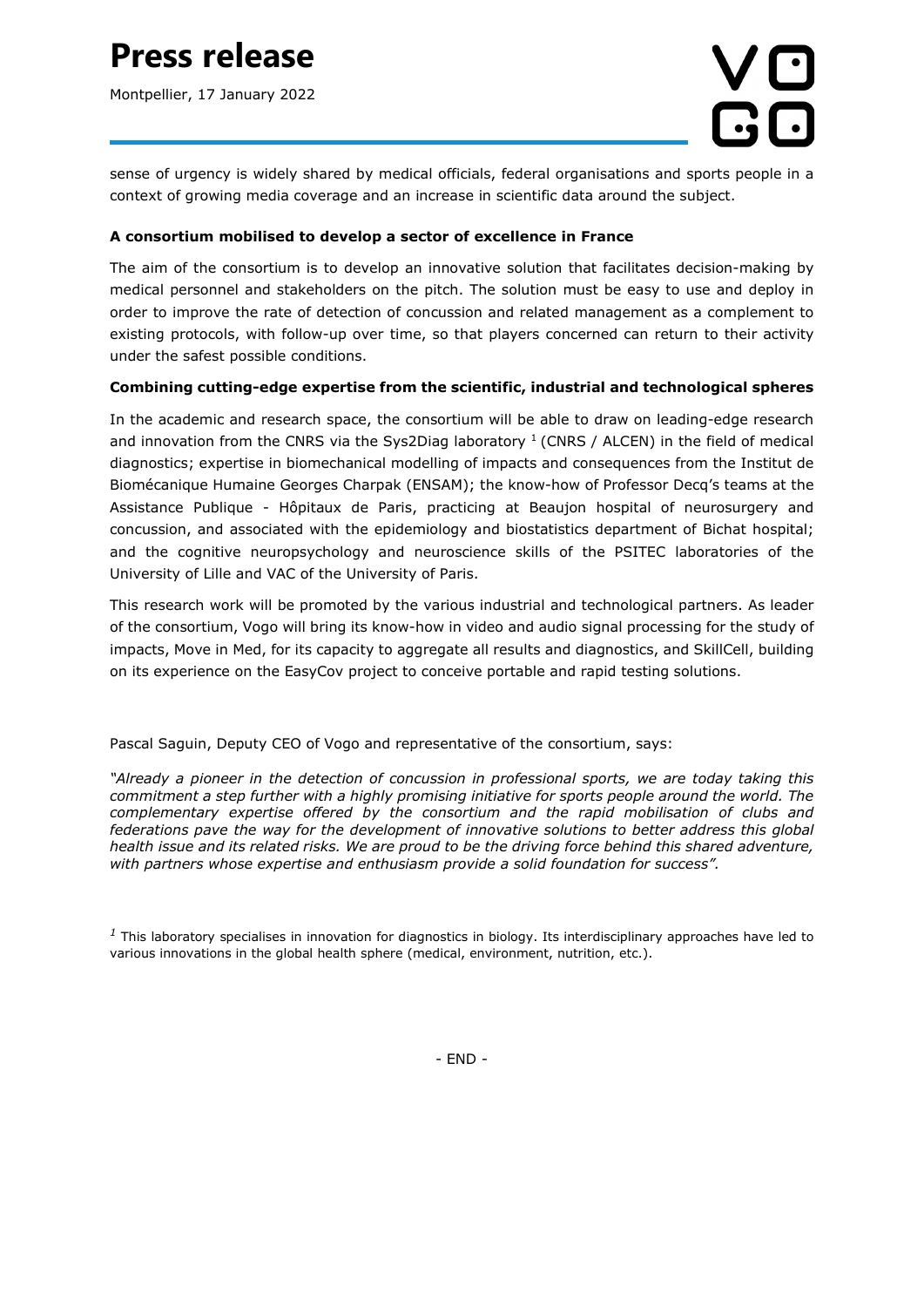## Press release

Montpellier, 17 January 2022

# **RG**

## About the consortium:

In the Sports sector, VOGO is a leading international player with its audiovisual solutions for fans and professionals alike, through its two flagship brands: VOGOSPORT and VOKKERO. For professionals, VOGO offers analysis and decision-making tools (referee assistance, medical diagnostics, coaching). VOGO's disruptive solution for fans transforms the stadium experience by providing multi-camera content on demand for tablets and smartphones, no matter how many people are connected. VOGO also operates in the Industry and Healthcare sectors. All of the Group's technologies are patentprotected. VOGO operates in France (Montpellier, Paris and Grenoble) and in North America, with an office in New York. It operates indirectly in other countries through its network of 35 distributors. The Group has been listed on the Euronext Growth stock market since November 2018 (ISIN code: FR0011532225 – ALVGO). It also joined the European Tech40 in 2020.

For more information: www.vogo-group.com

SkillCell, a subsidiary of ALCEN, develops diagnostic tests that anyone can use, wherever they choose, whenever they want. Founded in Guadeloupe in 2017, the company has offices in Jarry (Guadeloupe), Paris and Montpellier. The SkillCell team brings together scientific experts and seasoned manufacturers to find solutions to medical and societal diagnostic testing issues by providing relevant, high-quality information that allows users to make well-informed choices with full transparency.

For more information, see: www.skillcell-alcen.com

Contact: presse@skillcell-alcen.com

Move in Med was founded in 2016 by Sylvie Boichot and Sophie Gendrault to provide support for healthcare facilities and optimise care plans by offering integrated solutions that include strategic support and digital tools. Based on knowledge of the sector and its UNIQ digital care coordination platform, Move in Med decompartmentalises the health and medico-social spheres by allowing each player access to clear summarised information on the patient's plan. Having established a care project around senology, the company today covers nearly 20 pathologies. To date, Move in Med has supported 150 medical teams comprising 50,000 healthcare professionals and 15,000 patients by working alongside them to co-build its digital healthcare solutions.

Institut de Biomécanique Humaine Georges Charpak (Arts et Métiers Sciences et Technologies, Sorbonne Paris Nord University), was inaugurated on 21 November 2013 by Professor Wafa Skalli under the banner of complementary interdisciplinary collaboration and in particular around the exceptional link between clinicians and engineers; it is a unique place dedicated to human biomechanics. It follows in the footsteps of the EMSAM Laboratory of Biomechanics (LBM) created in 1979 by Professor François Lavaste. Mechanics, orthopaedic surgeons, neurosurgeons, imaging specialists, physiologists, control engineers, radiologists and physicists all come together in a shared scientific space to better understand the mechanisms of injury and to help design and improve methods for prevention, diagnosis and therapeutic management.

CNRS, the French National Centre for Scientific Research is one of the most widely recognised and popular public research institutions in the world. For more than 80 years, it has recruited researchers to meet the highest levels of excellence and has developed multi- and interdisciplinary research throughout France, Europe and the world. Working for the benefit of society, it contributes to the scientific, economic, social and cultural progress of France. The CNRS employs 32,000 women and men and covers 200 professions. Its 1,000 laboratories, mostly shared with universities, schools and other research organisations, advance knowledge by exploring living things, matter, the universe and the functioning of human societies. It is a key player in innovation through the close links it weaves between its research activities and their transfer to society. The establishment of partnerships with companies is a core element of its strategy. It operates through nearly 170 structures shared with industrial players and through the creation of around a hundred start-ups each year, testifying to the economic potential of its research work. The CNRS makes its research work and data accessible to the scientific communities, the media, decision-makers, economic players and the general public.

For more information, see: www.cnrs.fr